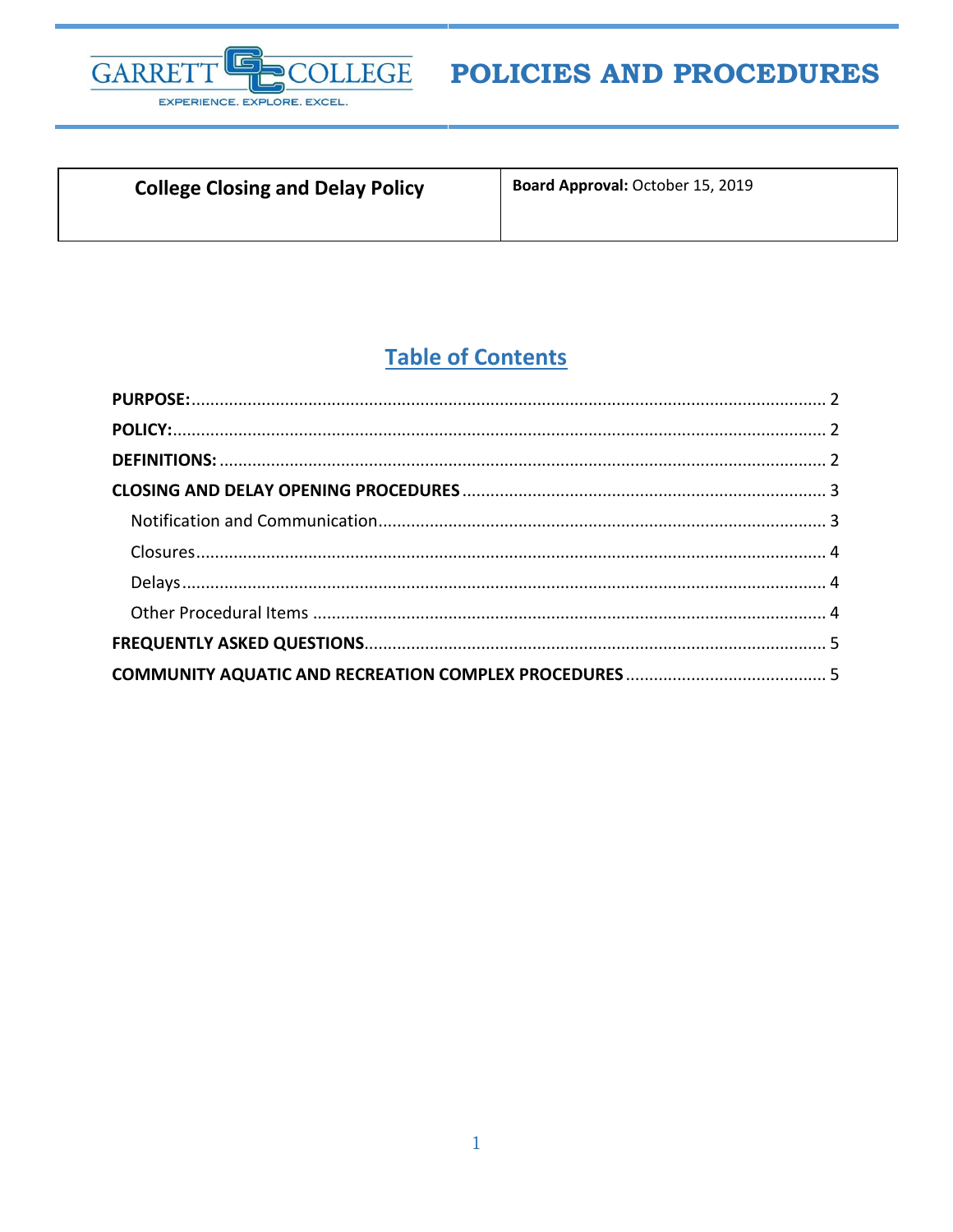<span id="page-1-0"></span>

EXPERIENCE. EXPLORE. EXCEL.

GARRE

While safety on the job is the responsibility of every employee, Garrett College aims to identify and eliminate potential hazards and to monitor ongoing compliance with state and federal occupational safety and health requirements.

The college maintains and updates special procedures to deal with emergency conditions that might disrupt college operations, necessitate the assistance of police and fire personnel, or result in a college closing.

#### <span id="page-1-1"></span>**POLICY:**

The President of Garrett College ("GC" or the "College") or his/her designee will decide when classes are to be cancelled, or when the College is to be closed because of inclement weather or other emergency conditions. Only the decision to delay or close will be communicated. It should be assumed that the College is open if there is no notification of a delay or closure.

The President will consult with designated college officials when considering a decision to close or delay the opening of the College. The designated college officials will gather and communicate to the President the information necessary to make an informed decision related to College operations.

#### <span id="page-1-2"></span>**DEFINITIONS:**

**"Inclement weather"** refers to weather that is normally considered to be related to snow orice storms, but may include extreme cold temperatures or weather warnings for hurricane or tornado activity.

**"Emergency conditions"** refers to conditions that, in the determination of the President, Director of Equity and Compliance, and/or Coordinator of Safety and Security, may put the College community at risk.

**"College closing"** refers to the closing of all buildings and offices, cancellation of all classes (credit and non-credit), and the cancellation of all scheduled non-academic activities and events at the main campus (687 Mosser Road) and the three outreach centers: Northern, Southern, and Career and Technical Training Center (unless otherwise noted in the closing announcement). Online and hybrid classes shall proceed whenever possible during inclement weather closings or delays. The Community Aquatic and Recreation Complex (CARC) will operate on its own determination as it pertains to non-College affiliated activities and events. College athletic team practices and games are considered college-affiliated activities and events, and thus would follow college closing procedures.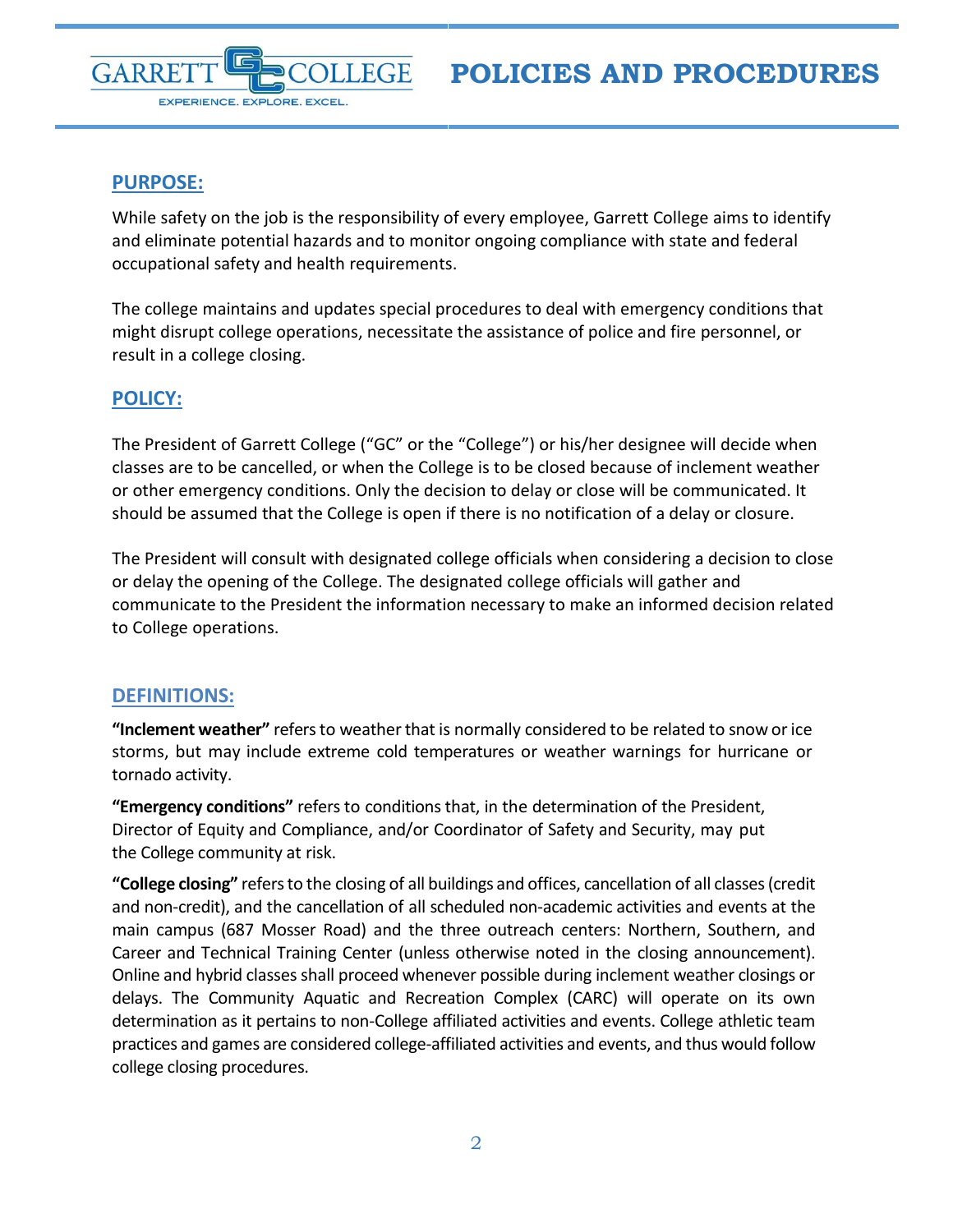**POLICIES AND PROCEDURES**



**"Essential Personnel"** refers to those employees designated in their job description or by the President or his/her designee as essential to the operation of the College during an identified period of time. Essential personnel are required to report to work as scheduled, or remain at work until released by their supervisor. Compensation for essential personnel is outlined in the Human Resources Manual.

#### <span id="page-2-0"></span>**CLOSING AND DELAY OPENING PROCEDURES**

#### <span id="page-2-1"></span>Notification and Communication

College employees and students who provide accurate personal contact information are enrolled in the Regroup "GCCAlerts" notification group. Should an individual not receive the notifications, they are encouraged to sign up (see instructions that follow) for the notifications to receive the most accurate announcements of College closings or delays. Announcements of College closings and delays will be communicated through:

- **Weather Line** The College's weather-line is immediately updated with any information that relates to the altering of the normal schedule. To reach the Weather Line, dial 301- 387-3198.
- **GCCAlerts**  Garrett uses Regroup™, as its emergency notification system. Messages, through a variety of methods (text, email, etc.) are disseminated including up-to-date information on emergencies and campus closings. Registration is free. All text messaging fees will apply. To opt-in to this service, go to the following link <https://garrettcollege.regroup.com/signup> and follow instructions on the page or text "JoinGCCAlerts" to 66893 or 30890.
- **Garrett College Website** The college website displays any delay or closing information on the homepage. [Visit the website at garrettcollege.edu.](https://www.garrettcollege.edu/index.php)
- **Social Media** Important information, including delay and closing information, is posted on the College's social media accounts, including Facebook and Twitter.
- **Media Outlets** The college also notifies these media outlets of closings and delayed openings:

Radio:

- $\circ$  WMSG (1050 AM)
- $\circ$  WTBO (1450 AM)
- $\circ$  WAIJ (90.3 FM)
- $\circ$  WWHC (92.3 FM)
- $\circ$  WQZK (Q94.1 FM)
- $\circ$  WKMM (96.7 FM)
- $\circ$  WVAQ (101.9 FM)
- o WROG (102.9 FM)
- $\circ$  WKHJ (104.5 FM)
- $\circ$  WFRB (105.3 FM)
- $\circ$  WKGO (106.1 FM)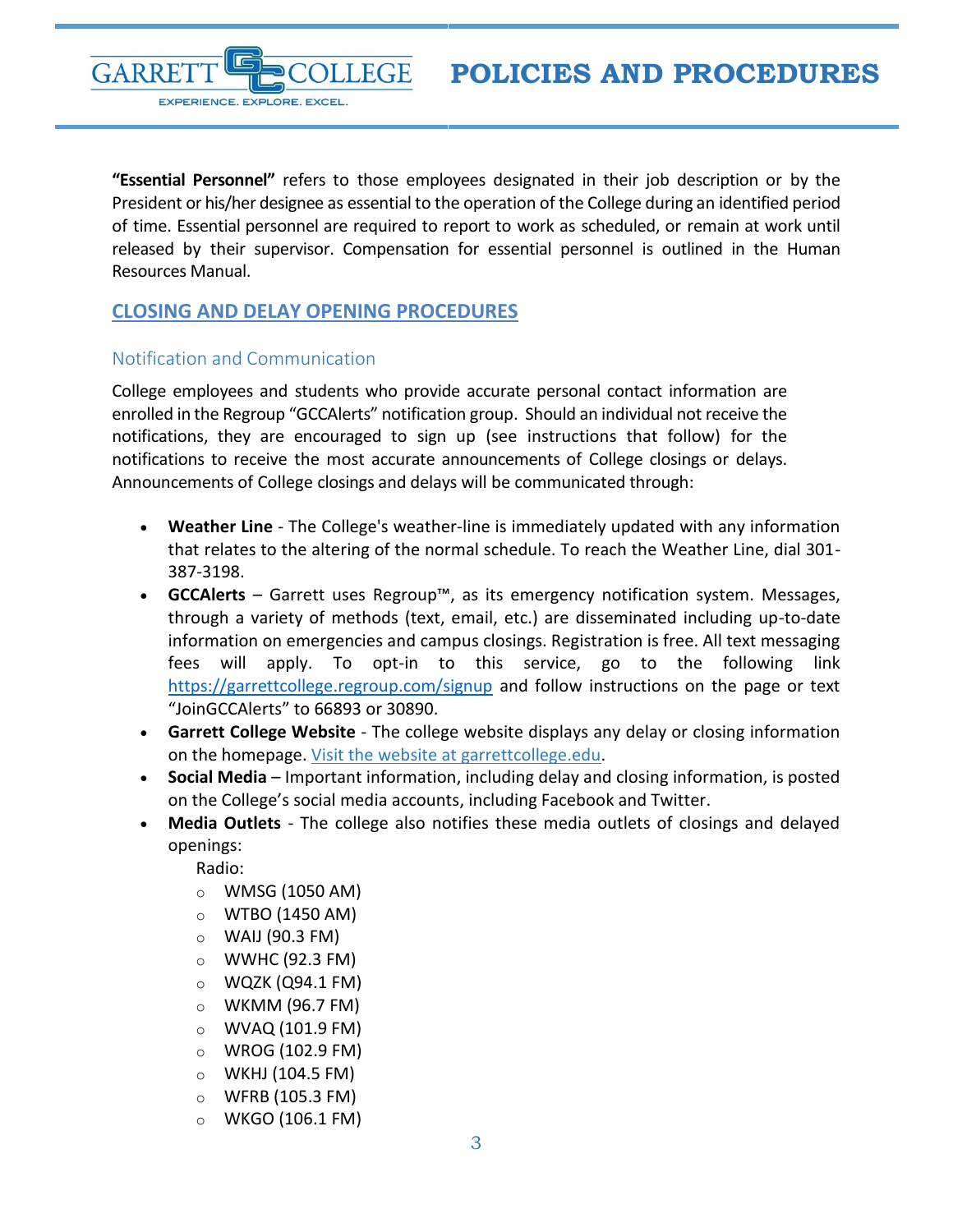#### <span id="page-3-0"></span>**Closures**

EXPERIENCE. EXPLORE. EXCEL.

GARRF

- A. A decision to close the main campus and outreach centersfor the entire day will be communicated by no later than 6:00 a.m. or as changing weather conditions warrant.
- B. A decision to close the main campus and outreach centers during the day or evening will be communicated in as timely a manner as conditions warrant.
- C. All College employees designated as essential personnel must report for work, or remain at work, as directed by their supervisors.

#### <span id="page-3-1"></span>Delays

- A. A decision to delay opening the main campus and outreach centers will be communicated by 6:00 a.m. or as changing weather conditions warrant.
	- 1. Buildings will be unlocked one half-hour before the announced starttime.
	- 2. Classes that are scheduled to start before a delay will not meet, unless the instructor has communicated to the students that they are to report to class at the delayed opening time.

#### <span id="page-3-2"></span>Other Procedural Items

- A. If the College is open and a college class is held at an off-campus location that is closed, such as a Garrett County Public Schools site, the class is cancelled. If the off-campus location is open, but the College is closed, the class at the off-campus location is cancelled.
- B. Online courses shall proceed whenever possible during inclement weather closings or delays. Students should check their class Learning Management System-"LMS" (i.e. Blackboard) site to confirm.
- C. Weather conditions can deteriorate unexpectedly. Students and staff should check at least two sources for the latest information prior to coming to the main campus or any of the outreach centers. Students and employees are encouraged to use "GCCAlerts"at <https://garrettcollege.regroup.com/signup> to receive timely alerts and information notifications.
- D. When it is determined that the College is open, all employees are expected to report to work. However, the College recognizes individuals are the best judge of their own safety when deciding whether or not to travel during inclement weather. Employees eligible for annual or personal leave may use their leave, if